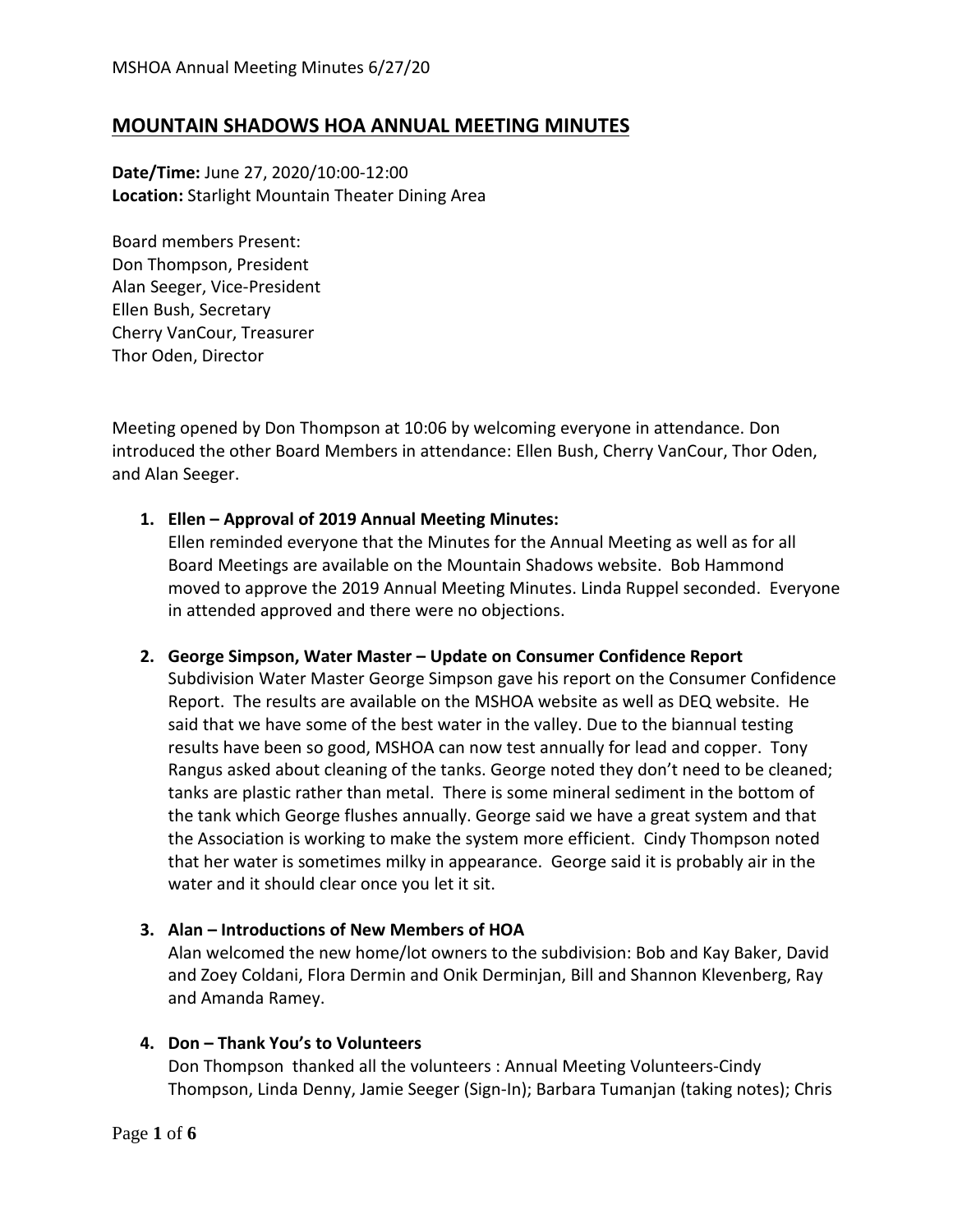Clark (ballot counting); Cindy Thompson, Thor Oden(cold beverages); Cherry VanCour (tables). Volunteers who serve on Architectural Committee: Chris Clark, Ralph Van Paepeghem, Linda Ruppel, Dale Bentley, Alan Seeger, Ellen Bush. Other volunteers: Lance Price (website), Don and Tammie Hedges (weed abatement/mowing sides of road), Mark Macgregor (paint for well houses).

## **5. Don – Thank You's to Volunteers working on Water System**

Water System Advisory Committee for technical assistance to the Board: Alan Seeger, Bob Hammond, Thor Oden, Ralph Van Paepeghem, Bob Seal, Ray VanCour, Tony Rangus Joe Hofstra, Darryl Denny and Don Thompson.

Volunteers who work on the water system: Bob Hammond, Ray VanCour, Jim Sipple, Ralph Van Paepeghem, Ellen Bush, Joe Hofstra, Linda Denny, Bob Seal, Cherry VanCour, Darryl Denny and Thor Oden.

Don noted that volunteers keep our HOA dues down.

### **6. Ellen – ACC Report**

Ellen noted the Architectural Control Committee is elected for a one year term; it's a way to get involved. All the information needed for members planning to build is on the Mountain Shadows website.

### **7. Thor – Report on Road Maintenance**

Recent repairs from Steele Paving will cost approximately \$25,000. Steele Paving will be back soon to finish and to clean up spots. Thor recommends increasing the funding for Road Maintenance to the budget. Thor noted the need to add more funding to the budget each year, so repairs can be done every 3 years. This will extend the time before the need to chip seal. Chip sealing in the future will cost approximately \$200,000. A goal would be to extend the chip sealing to every 15 years.

Tony Rangus asked Thor about another product to fix the cracks in the road. Thor noted the equipment is free and the HOA would purchase the product to repair the cracks with volunteers. Keith Fletcher said the road by his home on Summerwind needs attention. Steele Paving didn't roll the asphalt and it is rough. Thor asked Keith to mark the area with orange paint and that Thor will notify Steele Paving.

## **8. Alan – Report on Water System Advisory Committee**

Alan noted that the role of the committee is to oversee the complete community water system for function, maintenance, upgrades and outages. It is a volunteer body that saves the MSHOA considerable money. In the last year it has undertaken 4 major jobs:

- 1. Old and unreliable analog flow meters are being replaced with new ultrasonic meters in both well houses to support new flow meter sensors. Data gathered will give the committee a more accurate reading on water produced vs water used.
- 2. All 3 booster stations are now backed up via automatic generators in the event of a power outage. This project entailed AC rewiring, ventilation upgrades, generator repairs and programming.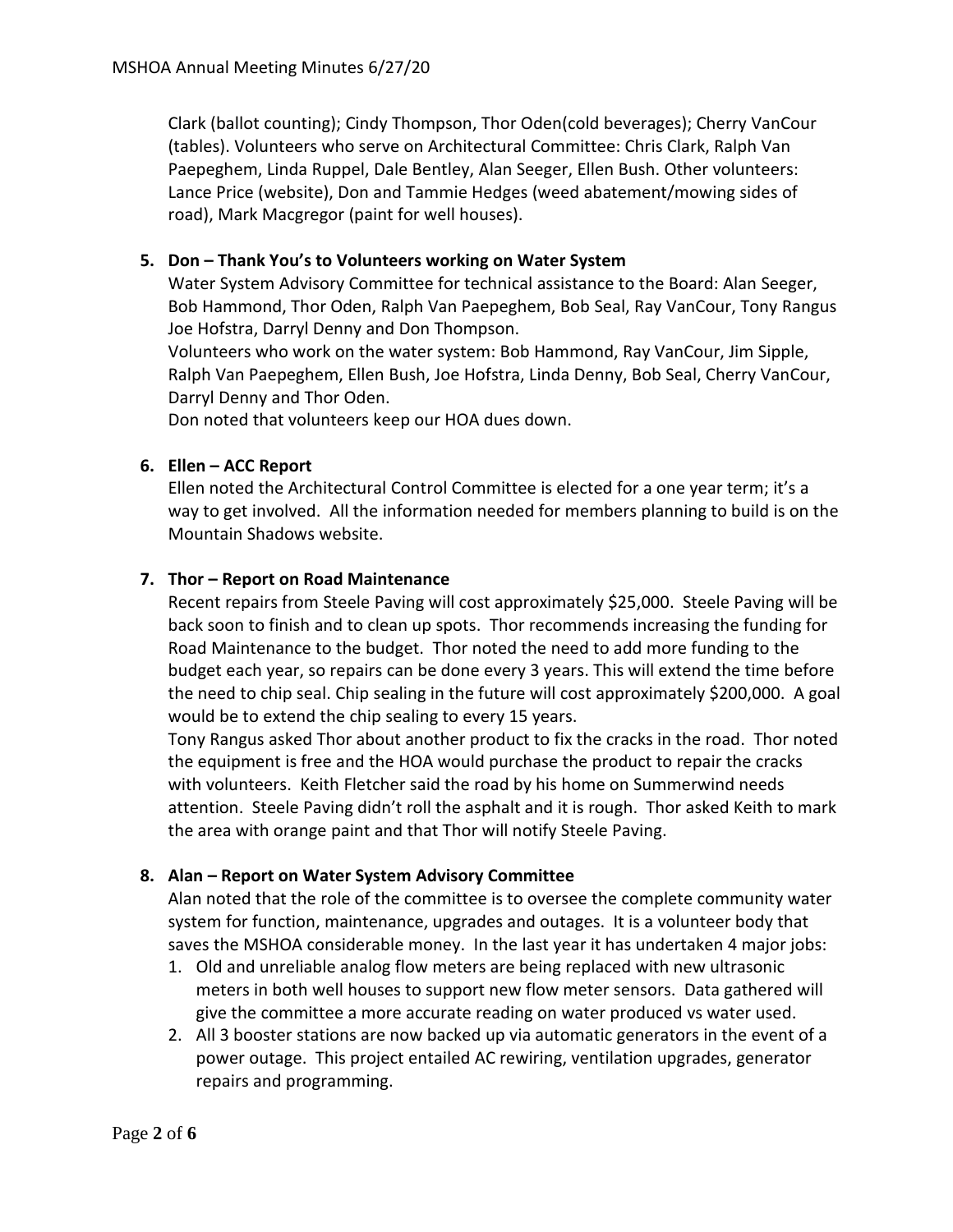- 3. New well pumps and pump house controls and generator transfer switches were installed and a generator to back up well houses is a near term objective. This is necessary as a backup for a possible extended outage.
- 4. When pumps were replaced it was discovered that well #2 is under-producing water volume for an extended period vs what it once achieved. It is currently producing plenty of water but not up to capacity. The committee has a procedure scheduled that will seek to "swab flush" the well and hopefully restore past performance in the well.

Alan mentioned how much the committee has saved the homeowners and requested more volunteers consider participating. He informed the homeowners that there is a red light on each pump house that comes on if there is a problem. Call the number that is posted under the red light in order to notify the Board.

## **9. Don – Election of Officers and Architectural Control Committee**

Ellen asked for certification of quorum. Cindy Thompson confirmed 48 ballot members present. Don Thompson noted there are two nominations on the ballot for the Board of Directors (Thor Oden, Bob Hammond). Don asked for nominations from the floor. There were no nominations from the floor. Ellen listed the nominees for the Architectural Committee (Linda Ruppel, Bob Seal, Ralph Van Paepeghem, Les Casey, Dale Bentley). Don then asked for nominations from the floor for the Architectural Committee. Ralph Van Paepeghem nominated Belinda Pond; Belinda accepted the nomination. The marked ballots were collected and Chris Clark tallied the ballots with two helpers.

## **10. Cherry – Financial report:**

Don Thompson introduced Cherry VanCour as the most talented member of the Board and complimented her on the quality of her work. Cherry has 5 separate financial reports and will take questions after each report.

- 1. The Financial Report shows the income and expenses from 7/1/2019 to 6/27/2020. The report is divided into 3 main allocations: Operations income/expenses, Road Maintenance income/expenses and Water System income/expenses. This year there was a major upgrade on the water system that cost \$23,000. Bob Hammond asked if MSHOA received \$500 for the three phase converter. Cherry responded that the \$500 credit was applied to the invoice. Keith Fletcher noted that Financial Report doesn't show the expense of the recent road repair. Cherry responded that the work has not been completed to date; expense will roll over to next year's (2020-2021) budget.
- 2. The Balance Sheet report lists the 6 different financial accounts. Cherry noted that the name of one of the accounts has been changed from "Roads" to "Money Market". Monies from the savings account were transferred to the money market account due to better interest. Keith noted that there is long term shortage for road repair. Cherry agreed and said that there are long and short term shortages to the roads.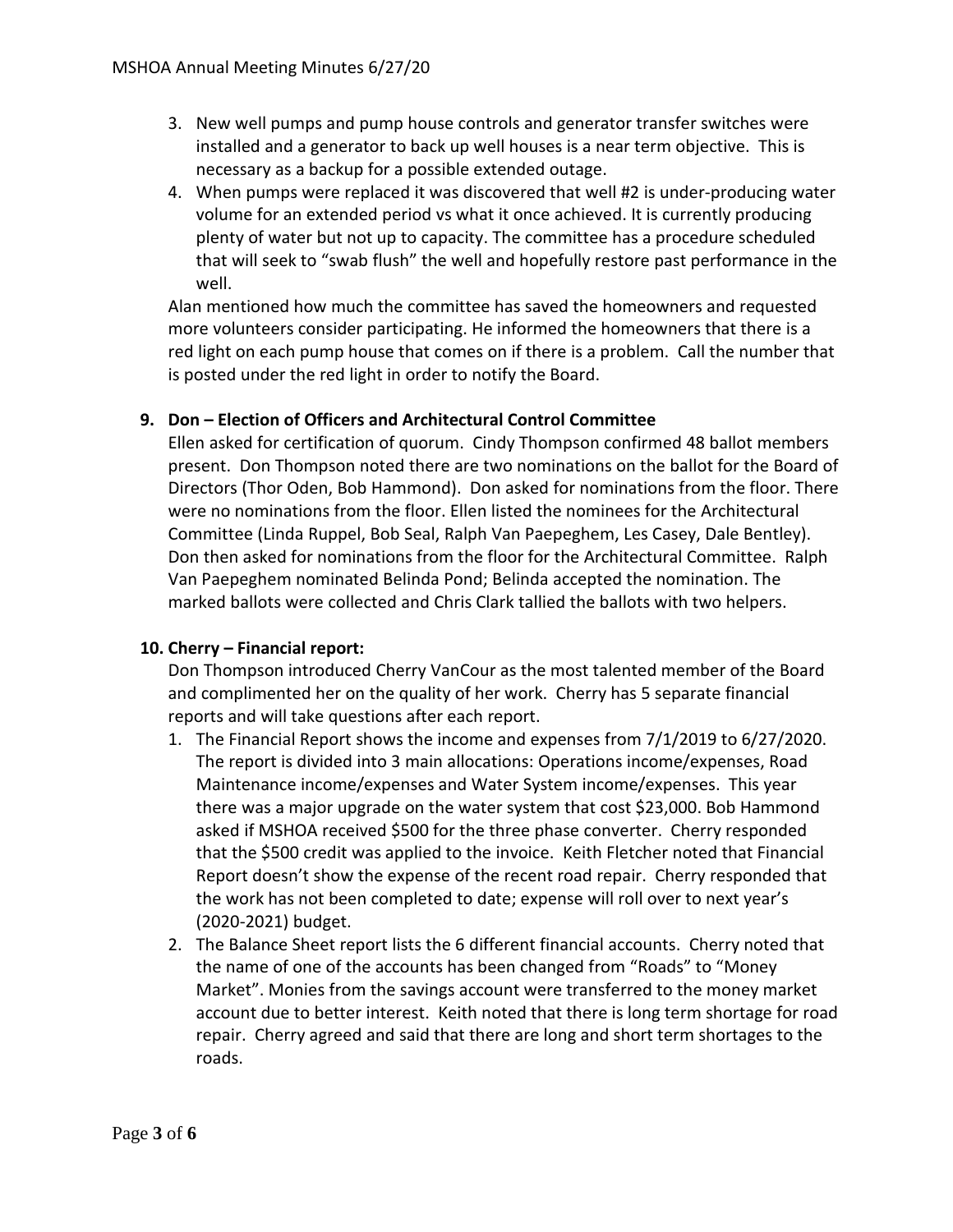1. Year over Year Budget Review. Report shows what was budgeted vs what was actually spent for the past three years. The last column shows the forecasted budget for the upcoming year.

The amount allocated for road maintenance is \$26,000. We estimate the bill for the current road work being done will be approximately \$24,000. Cherry noted that the roads are underfunded. The roads are chip sealed. The chip seal only lasts about ten years. The last time the HOA chip sealed the roads, the HOA spent \$151,000. After this year's repair, the roads will need to be regularly maintained. This could be done on an annual basis, costing around \$8300. Another option is to maintain every three years. If maintained every three years, the Board may be in a better position to negotiate price due to a larger project. Ralph Van Paepeghem asked Thor Oden the cost to seal the cracks. Thor said it would be less than \$2000. With diligent maintenance, a chip seal project could be pushed out from ten to fifteen years. As Thor stated earlier, the forecasted cost to re-chip seal is approximately \$200,000. Linda Ruppel asked if there will be another assessment for the roads. Cherry noted options to fund such a project would be either to increase the annual dues now to have the money available or to have a special assessment closer to when the work is done. Ray VanCour asked when the last time the dues were increased. It was guessed that it was about eight years ago when the dues went from \$400 to \$480/lot.

Cherry noted it's hard to forecast the water system repairs because it's hard to know when something is going to break down. Keith Fletcher asked about \$11,500 of the labor on the water system. Cherry said this budgeted amount refers to the swabbing project.

- 2. MSHOA Job Status. The report shows all the jobs in progress and closed during the past year. There are 11 jobs currently in progress. The majority of jobs were done by volunteers.
- 3. Volunteer Time by Job Detail. The report documents over 265 volunteer hours. There are many more hours that volunteers did not report. Cherry emphasized the value of those volunteer hours. It reflects savings to Members of more than \$150/lot in additional annual dues if the work was hired out.

## **11. Discussion on community website**

Alan Seeger reported on plans to update the MSHOA website to make it more functional. There would be modifications to the front page and a page that would list what is going on in the community. This would be changed 4 times a year. Alan hopes to have tabs that would benefit people to get information one seeks easily and quickly. Alan seeks input from home/lot owners to weigh in and give ideas to any of the Board Members.

## **12. Ellen - Election result**

Ellen announced the results of the election: Elected to the Board of Directors for 2-year term: Bob Hammond and Thor Oden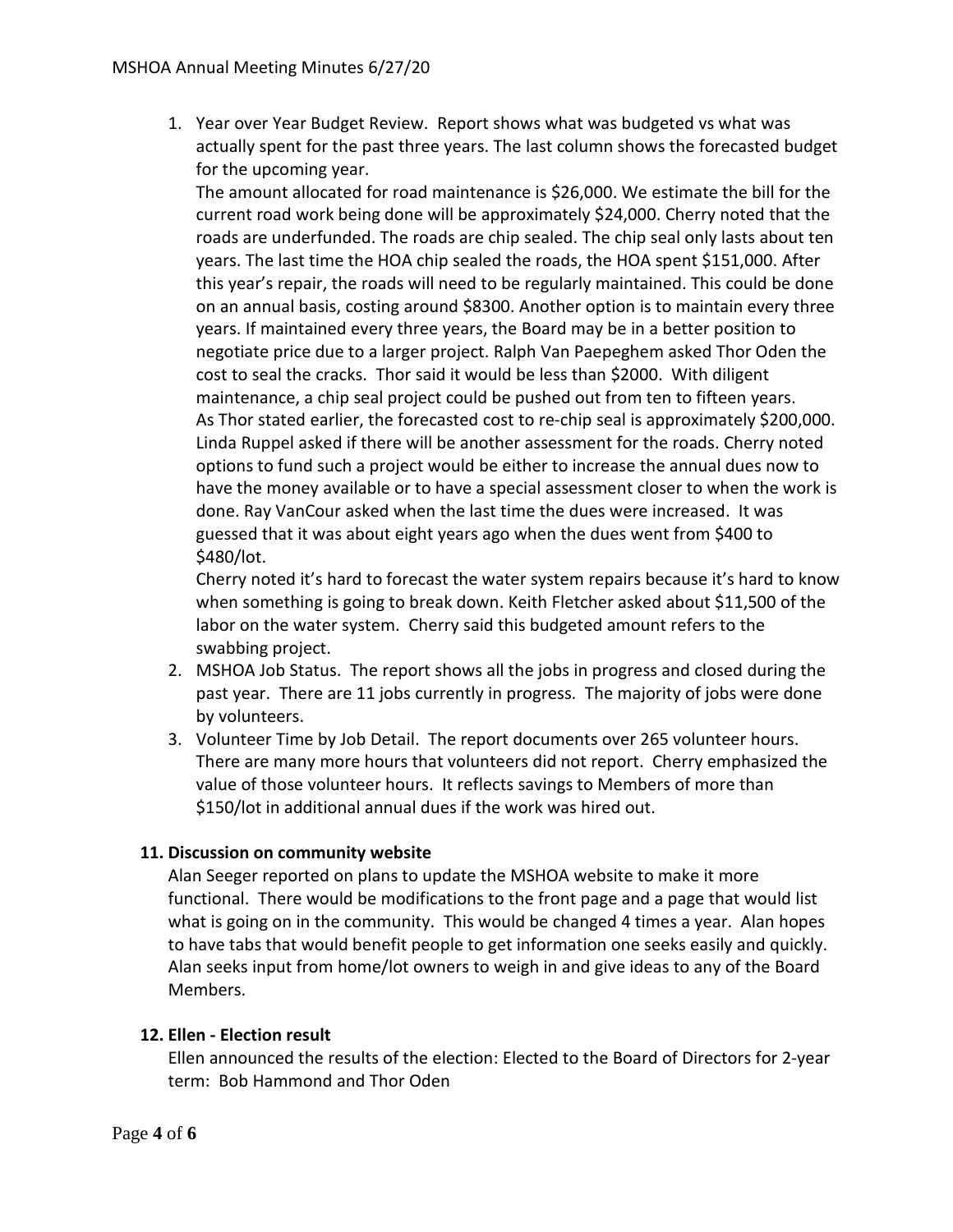Elected to the Architectural Control Committee for a 1-year term: Les Casey, Linda Ruppel, Belinda Pond, and Ralph Van Paepeghem.

Don Thompson thanked Cherry VanCour for all the work she did on the Board this past year. Don noted he had a health condition and wasn't able to contribute; Don commended the Board for the job they did in stepping up and filling in.

### **13. Don – Report on Phase 4**

Don Thompson provided background. Per Mountain Shadows Developers (MSD), Mountain Shadows subdivision was to be developed in 4 stages. Phases 1-4 were to be developed into single family units. The past year Phase 4 was sold to the Roman Catholic Diocese of Boise. According to the Amendment received from MSD attorney, the intention is for a Catholic retreat house to be built in phase 4. Don identified several issues that could impact phases 1-3: Traffic and parking, the development of individual cabins of an unspecified number, and access to phase 4. There is access to phase 4 from Banks/Lowman Rd but there have been trucks that have gained access to phase 4 at the top of the subdivision (phase 3). The Board is seeking more details and has sought legal counsel to advise the HOA. There are state and county law issues and the Alamar decision may have an influence on this issue. At this point the Board has not received the level of communication they seek from MSD or the Catholic Diocese. The Board doesn't know when the Diocese will move forward with the development. The Board wants the MSHOA to be good neighbors. Don asked for specific advice on how to approach the issues. He would like input from homeowners and realizes there may not be a unanimous agreement. Don noted that it will be important for homeowners to attend any public hearings on development project so MSHOA interests are heard.

Questions/Comments from homeowners: Linda Ruppel-how many acres are in Phase 4. Harry Tumanjan responded about 180 acres which is considered as a single parcel. Harry noted that right now there is no demand on the MSHOA water system or infrastructure. Ralph Van Paepeghem would like something in writing that the Diocesan project wouldn't use our roads. Billy Davolt noted to date there are no Planning and Zoning hearings yet; HOA should have representation at the meetings. She also added that it's been awhile since any trucks from Phase 4 have used the roads but that the trucks took a big chunk out of the cul-de-sac road. Chris Clark asked the Board about an emergency access from Phase 3 through Phase 4. She asks that there not be a locked gate so those at the top of the subdivision could have egress in case of a fire or other emergency. Bill Klevenberg asked if the idea is to extricate phase 4 from the MSHOA so that it is a separate property and would be independent of the HOA. Don Thompson responded that would be the best possible idea. Alan Seeger mentioned the 9 water hook-ups cited to the Amendment document as reserved for Phase 4. The Board has clarified to the Diocese that MSHOA does not have 9 hook-ups and the Diocese has not responded to date. Harry Tumanjan said that the Diocese has another water source. Ellen Bush clarified some terms: The document that identifies the number of hook-ups allowed is DEQ via MSHOA's current "water license". Ellen also added that a large part